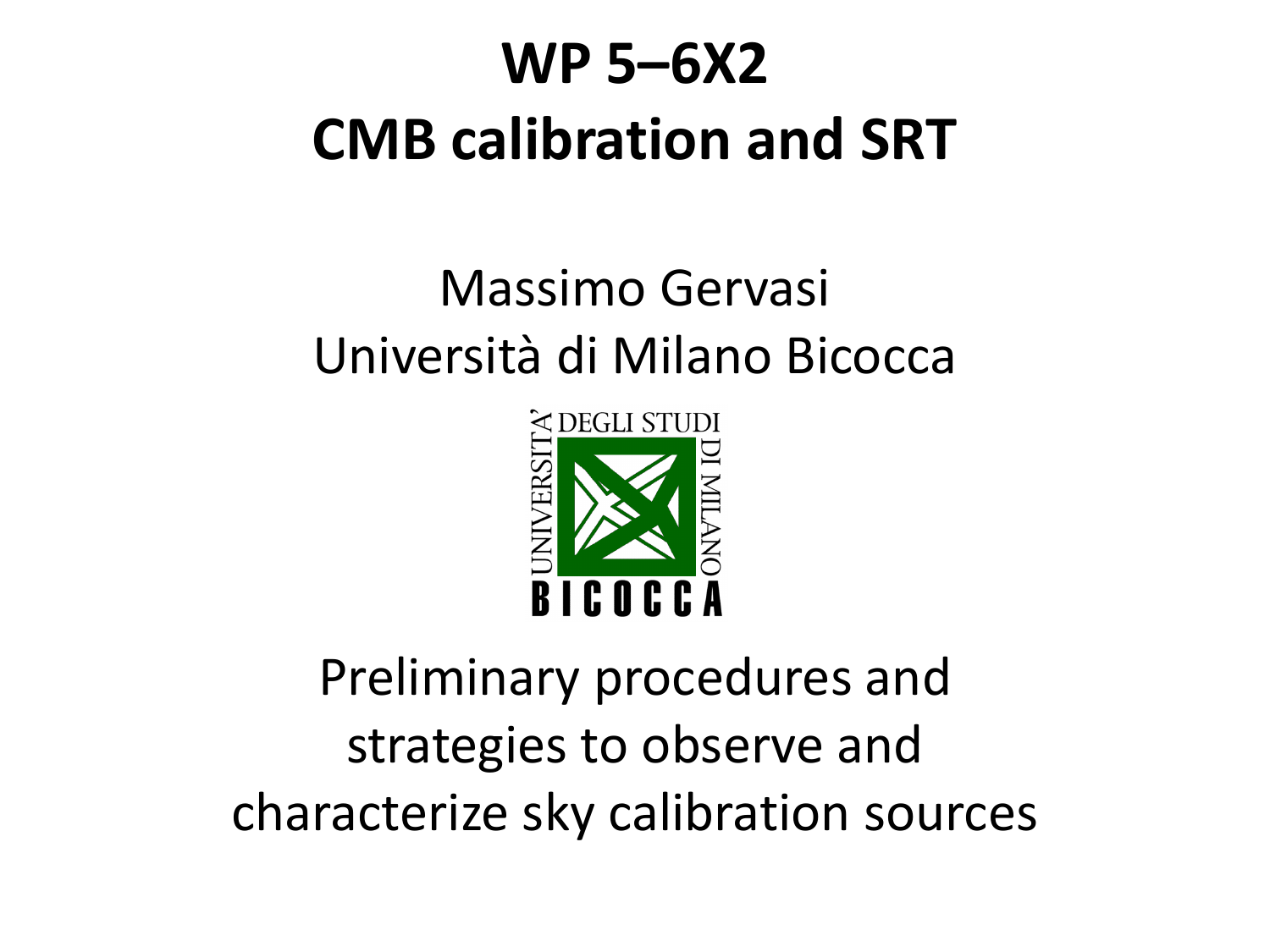#### **Contributing people and nodes** (suggested/expected)

- **UNIMIB: Gervasi**, Zannoni
- UNIMI: Tomasi, Maino
- INAF-IASFBO: Burigana, Ricciardi
- Roma Sapienza: Piacentini, Battistelli
- INAF-OATS: Zacchei
- SISSA: Baccigalupi, Krachmalnicoff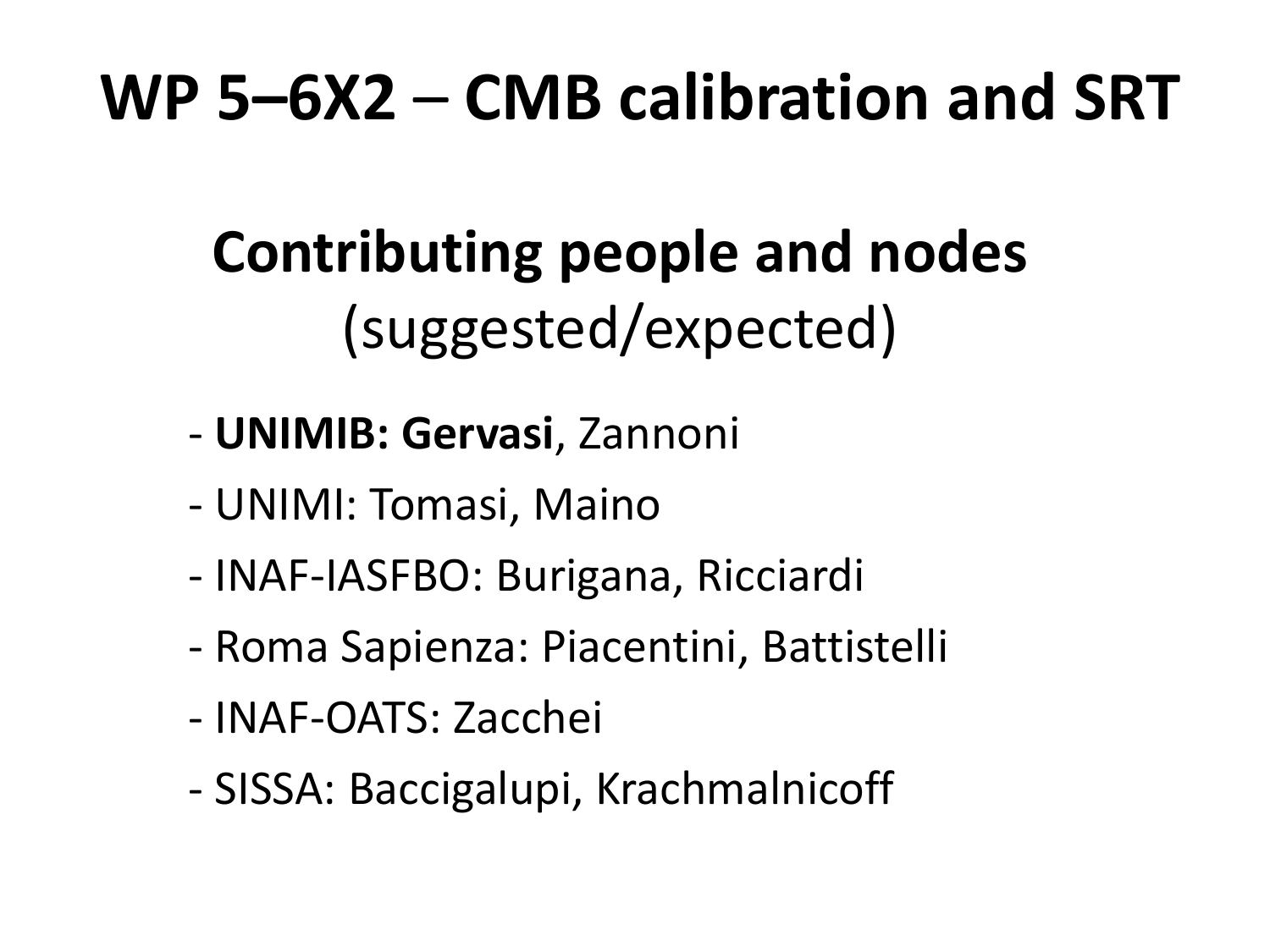Preliminary procedures and strategies to observe and characterize sky calibration sources



- 1. SRT: main features
- 2. SRT: receivers
- 3. SRT: observation plan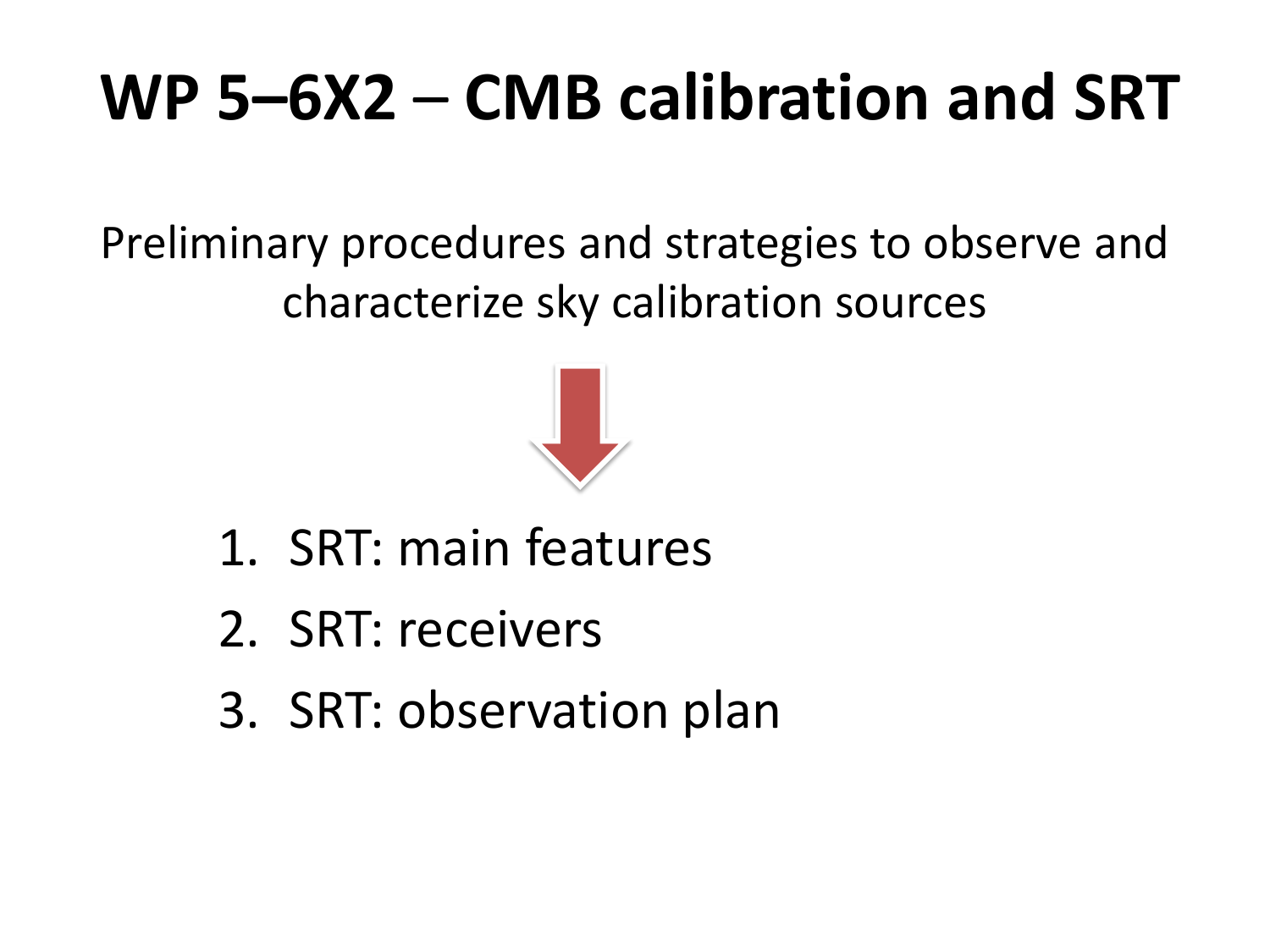Sardinia Radio Telescope: main features

**Primary Mirror Dish** (D): 64 m shaped profile with active

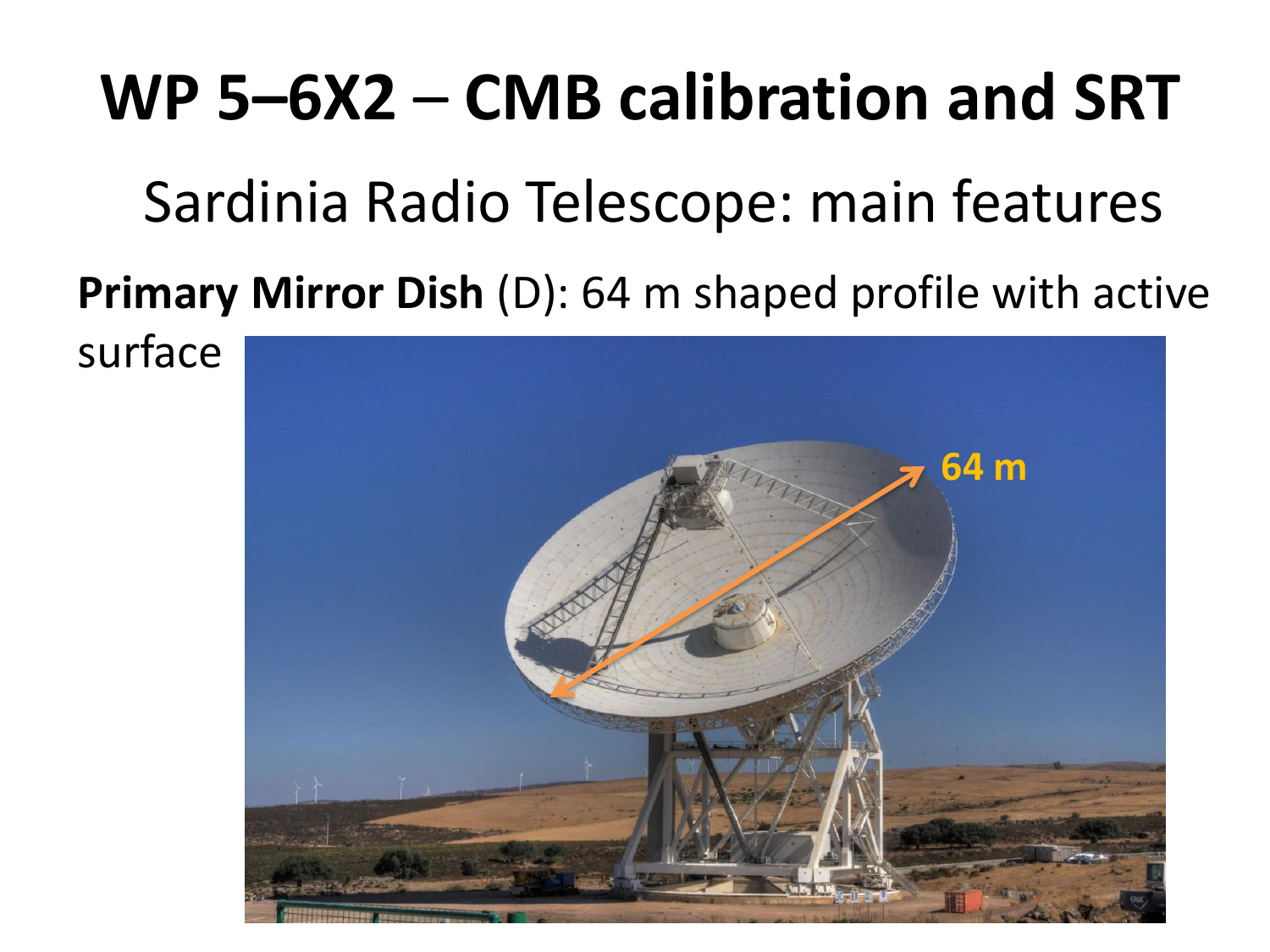Sardinia Radio Telescope: main features

**Prime focus**: mainly for low frequency

Focal Length  $(F1) = 21.0234$  m;

Focal ratio  $(F1/D) = 0.33$ .

**Gregorian focus**: mainly for high frequency

```
Focal length (F2) = 149.87 m;
```
Focal ratio  $(F2/D) = 2.34$ .

**Beam Wave Guide foci** (F3 and F4):

M3 + M4 Focal length (F3) = 83.91m; Focal ratio (F3/D) = 1.37; M3 + M5 Focal length (F4) = 179.87m; Focal ratio (F4/D) = 2.81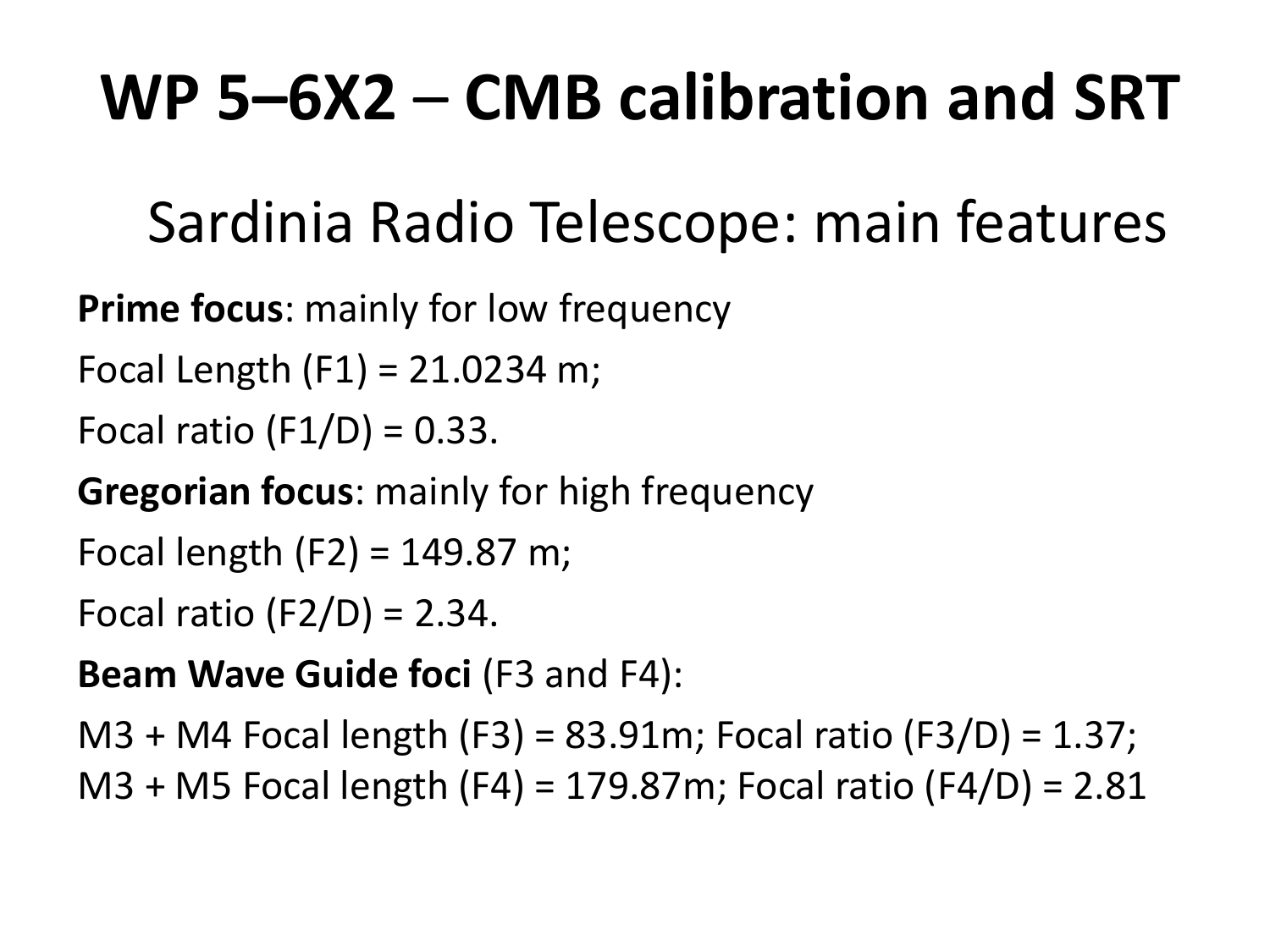Sardinia Radio Telescope: main features

#### **Total surface accuracy** (**RSS**): 305 μm

Active surface system compensating for gravitational deformations.

**Aperture Efficiency** (theoretical maximum  $\approx 60\%$ )

52%  $\omega \lambda$  = 5 cm (measured);

56%  $\omega \lambda$  = 1.3 cm (measured);

43%  $\omega \lambda$  = 0.7 cm (expected with 305 micron).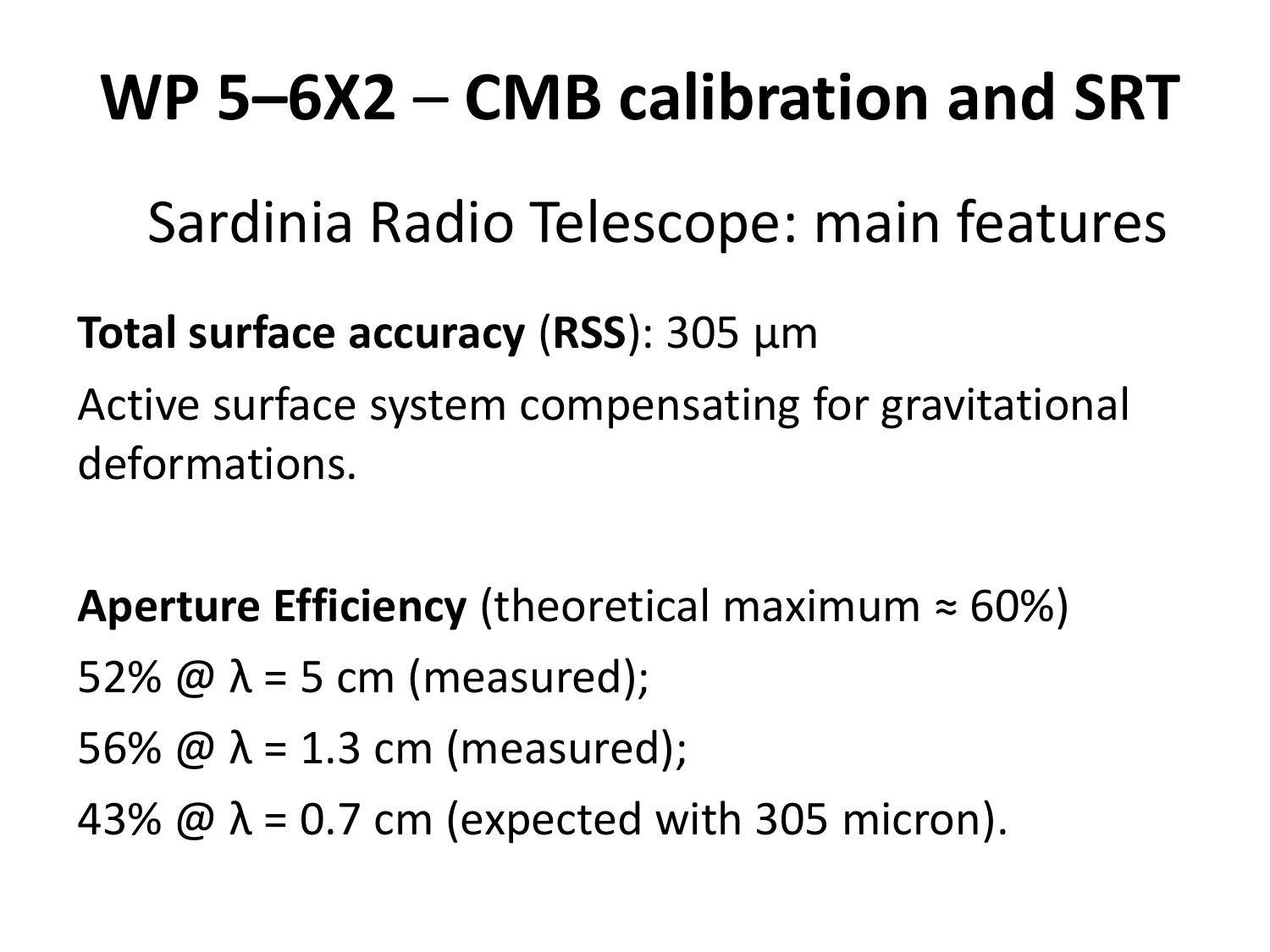Sardinia Radio Telescope: main features

#### **Pointing Accuracy** ≈ 7.2 arcsec

On both axes, azimuth and elevation;

No calibration is required during standard antenna operations.

**Angular resolution**  $\approx$  32 arcsec ( $\lambda$ /1cm)

Depending on the feed system optics at each frequency.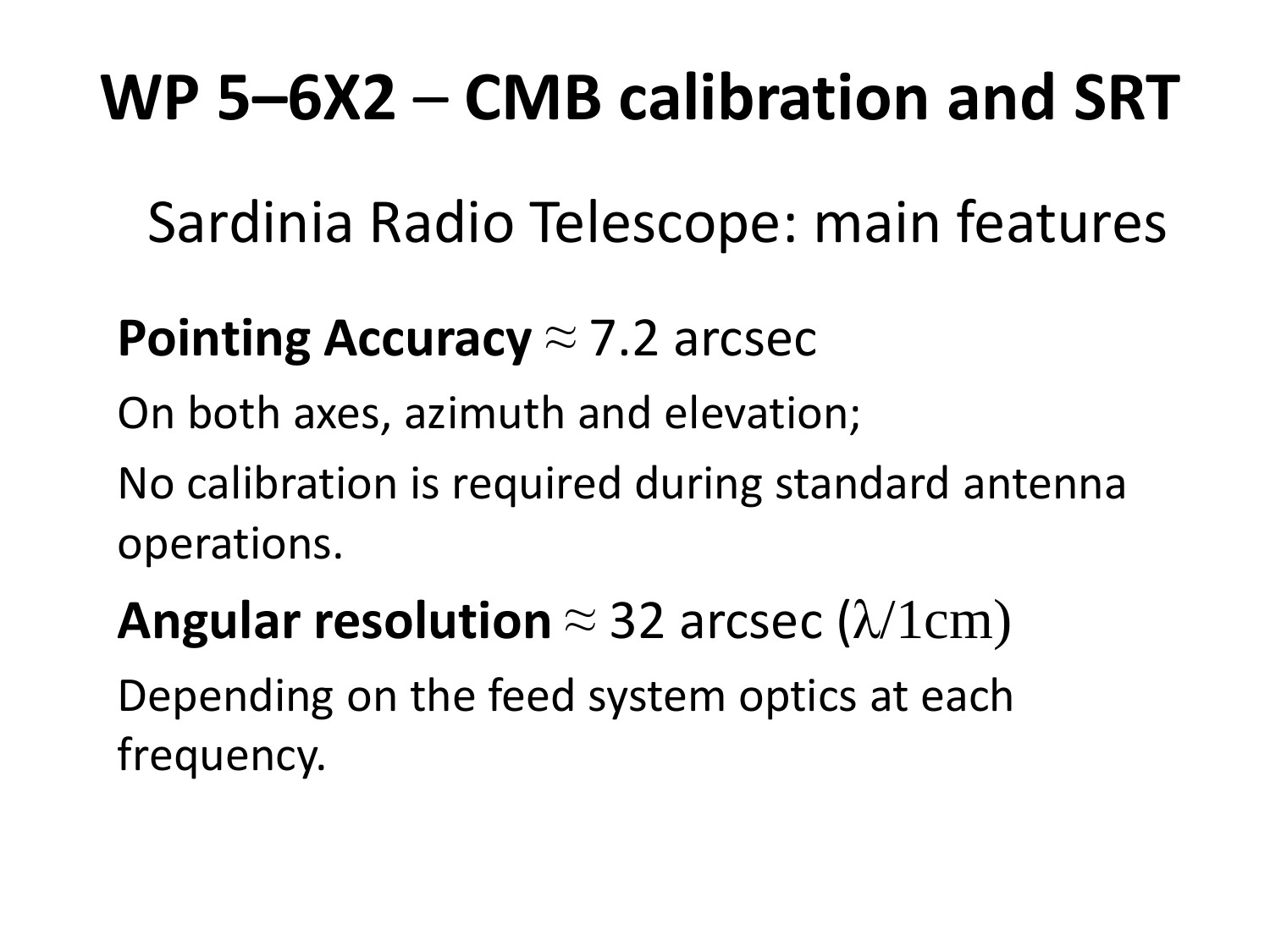# **WP 5–6X2** – **CMB calibration and SRT Atmosphere opacity at** *SRT* Sardinia Radio Telescope: main features

Median opacity at 22.23 GHz: 0.10 Np (winter); 0.16 Np (summer).

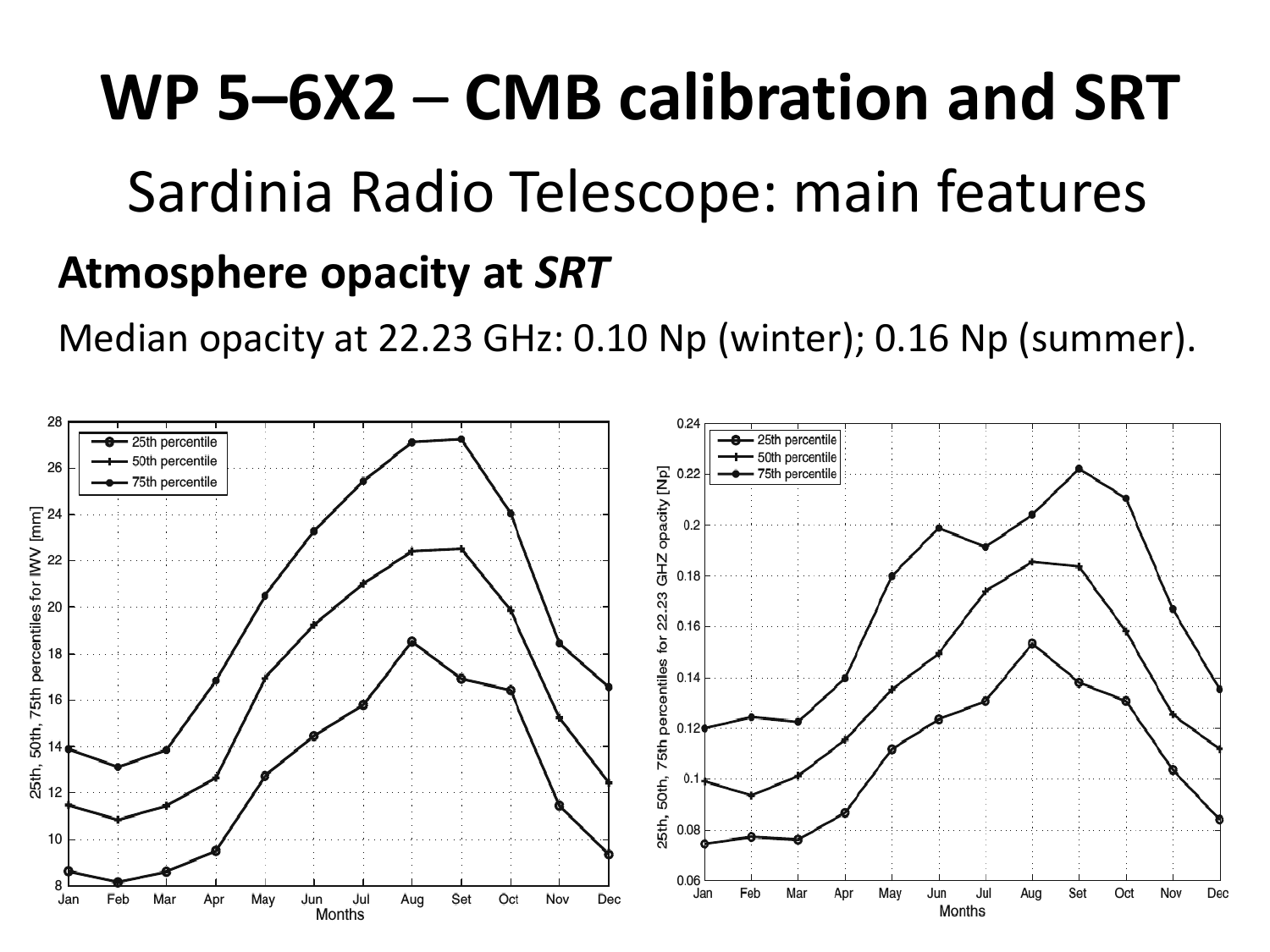| Receivers in operation |                          |            |  |  |  |
|------------------------|--------------------------|------------|--|--|--|
| <b>Receiver ID</b>     | Frequency coverage [GHz] |            |  |  |  |
|                        | Min                      | <b>Max</b> |  |  |  |
| SRT P/L                | 0,305                    | 0,410      |  |  |  |
|                        | 1,3                      | 1,8        |  |  |  |
| <b>SRT Chigh</b>       |                          |            |  |  |  |
| <b>SRTK</b>            | 18,0                     | 26,5       |  |  |  |
| SRT X/Ka               | 8,2                      | 8,6        |  |  |  |
|                        | 31,85                    | 32,25      |  |  |  |

- C-high-band: mono‐feed
- K‐band: 7-pixel multi‐feed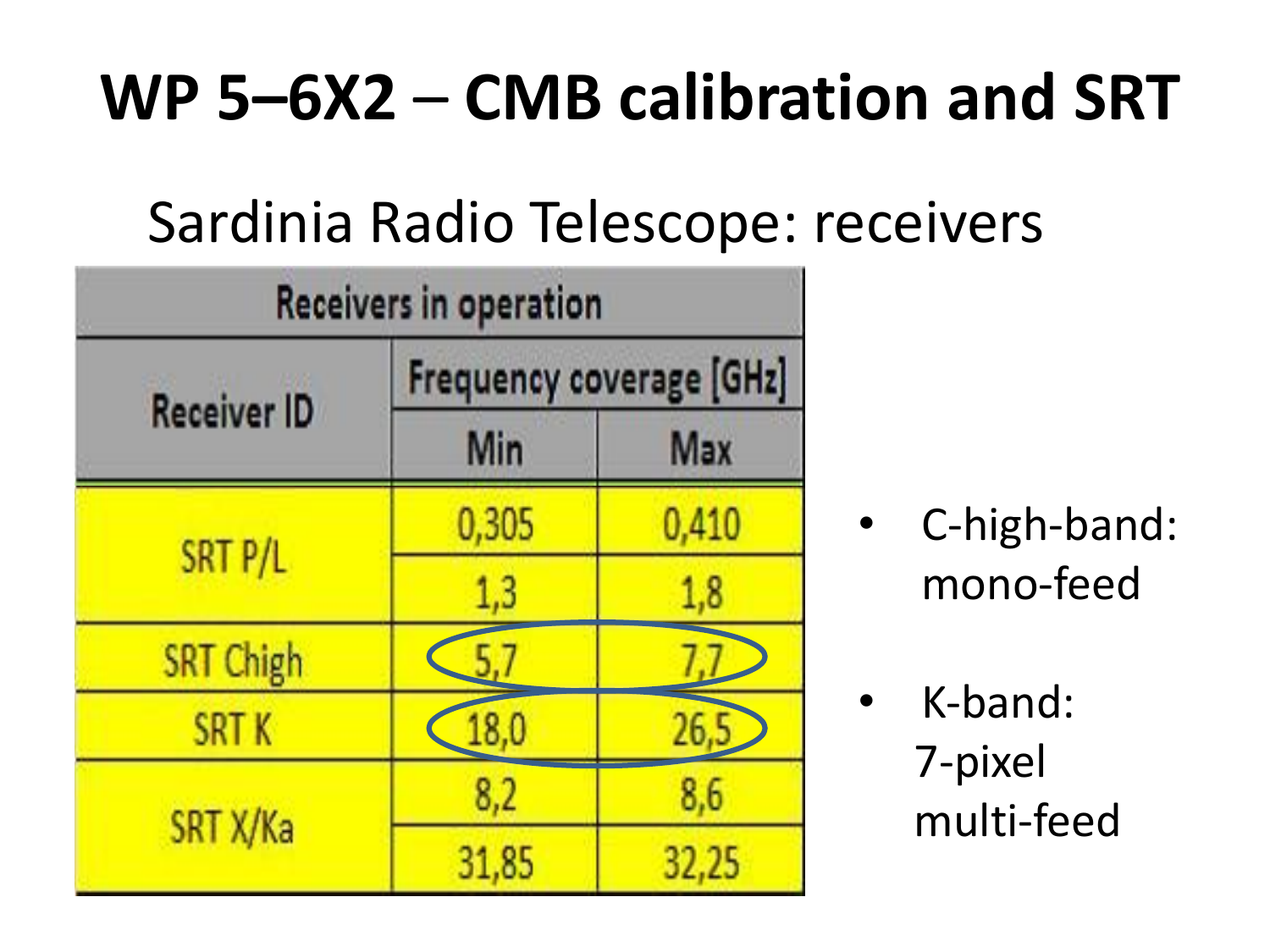| Receivers under development / under evaluation |                          |     |  |  |  |
|------------------------------------------------|--------------------------|-----|--|--|--|
|                                                | Frequency coverage [GHz] |     |  |  |  |
| <b>Receiver ID</b>                             | Min                      | Max |  |  |  |
| SRT S                                          |                          | 4,5 |  |  |  |
| <b>SRT Clow</b>                                | 4,2                      | 5,6 |  |  |  |
| SRT Q                                          |                          |     |  |  |  |
| SRT W (ex-IRAM)                                |                          | 116 |  |  |  |

- S-band: 7‐pixel
- Q‐band: 19‐pixel
	- W‐band: mono‐feed ex‐IRAM 500 MHz band tunable: 84-116 GHz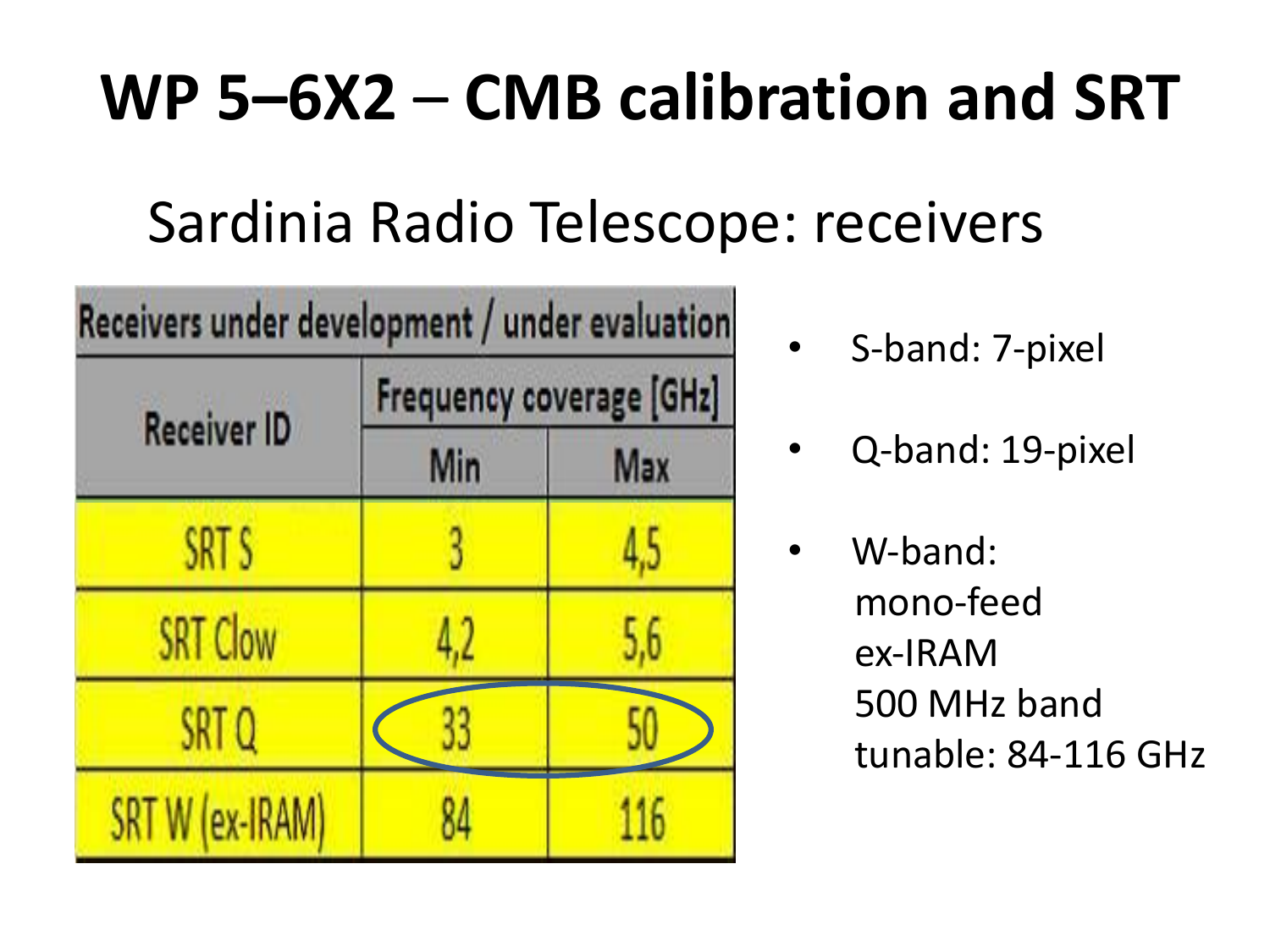Sardinia Radio Telescope: receivers

#### **Polarization properties**

Almost all receivers have **dual circular polarization**  (LCP and RCP) outputs.

This configuration is recommended for single‐dish polarimetric observations, due to a more accurate determination of the Q and U Stokes parameters.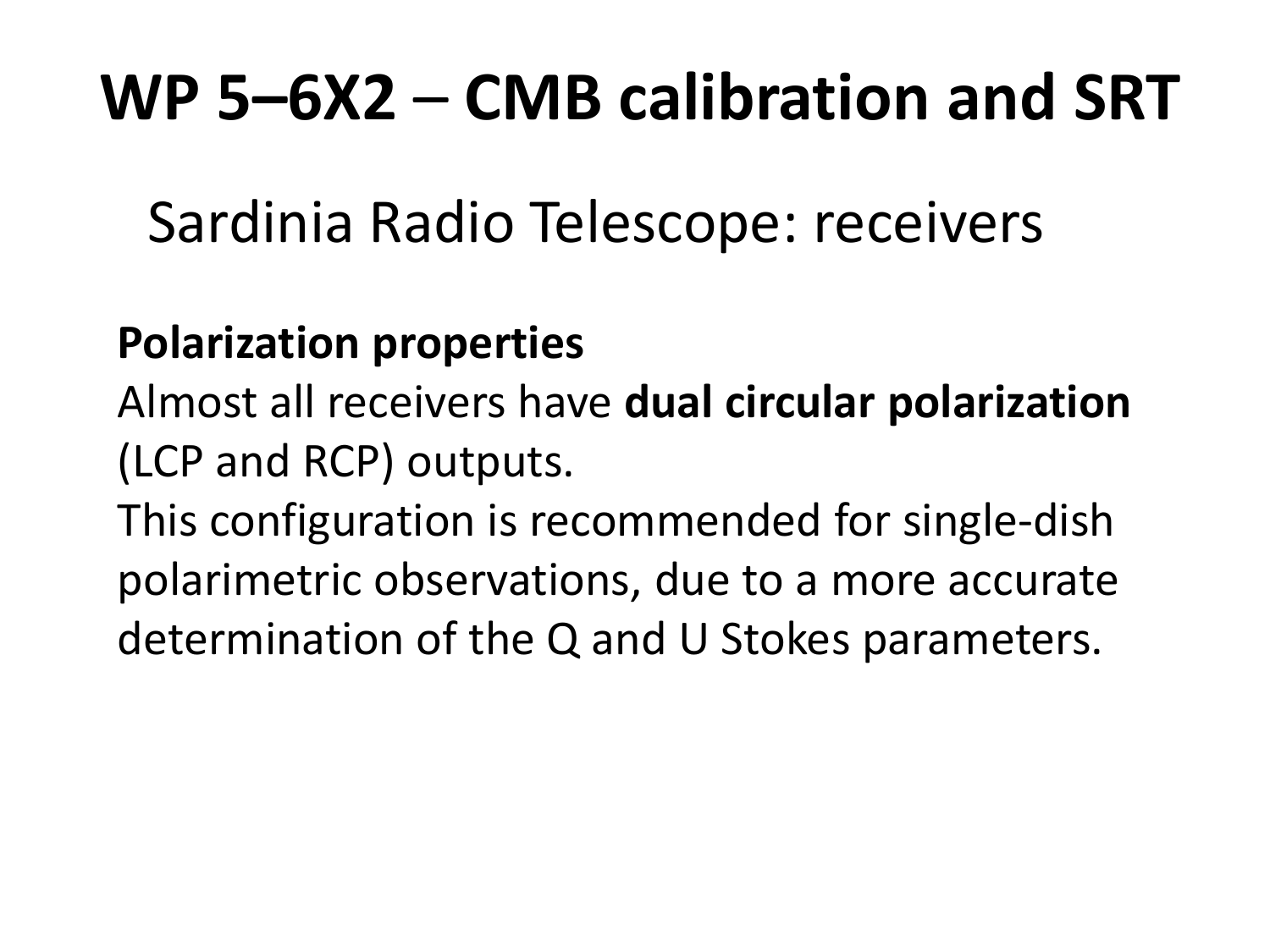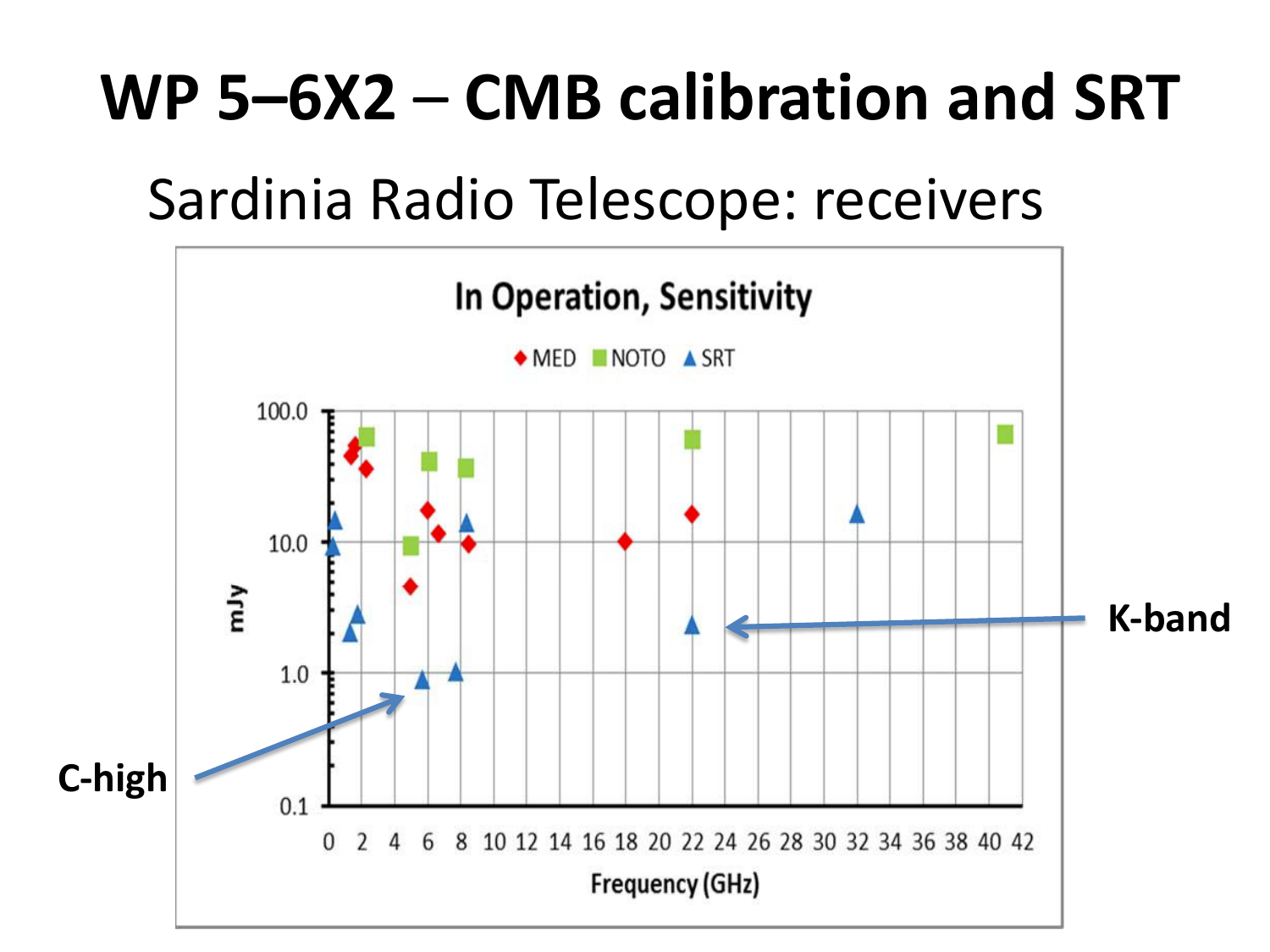| <b>Receiver</b>                         | Freq.           | <b>Beam-</b><br>size | $T$ -sys $[K]$           | Gain[%]    |
|-----------------------------------------|-----------------|----------------------|--------------------------|------------|
| <b>BWG-focus</b><br>C-band<br>mono-feed | $5.7 - 7.7$ GHz | 2.8'                 | (19)<br>33               | (66)<br>48 |
| Secondary-focus<br>K-band<br>multi-feed | 18 - 26.5 GHz   | 50"                  | $(45 - 75)$<br>$70 - 90$ | (57)<br>44 |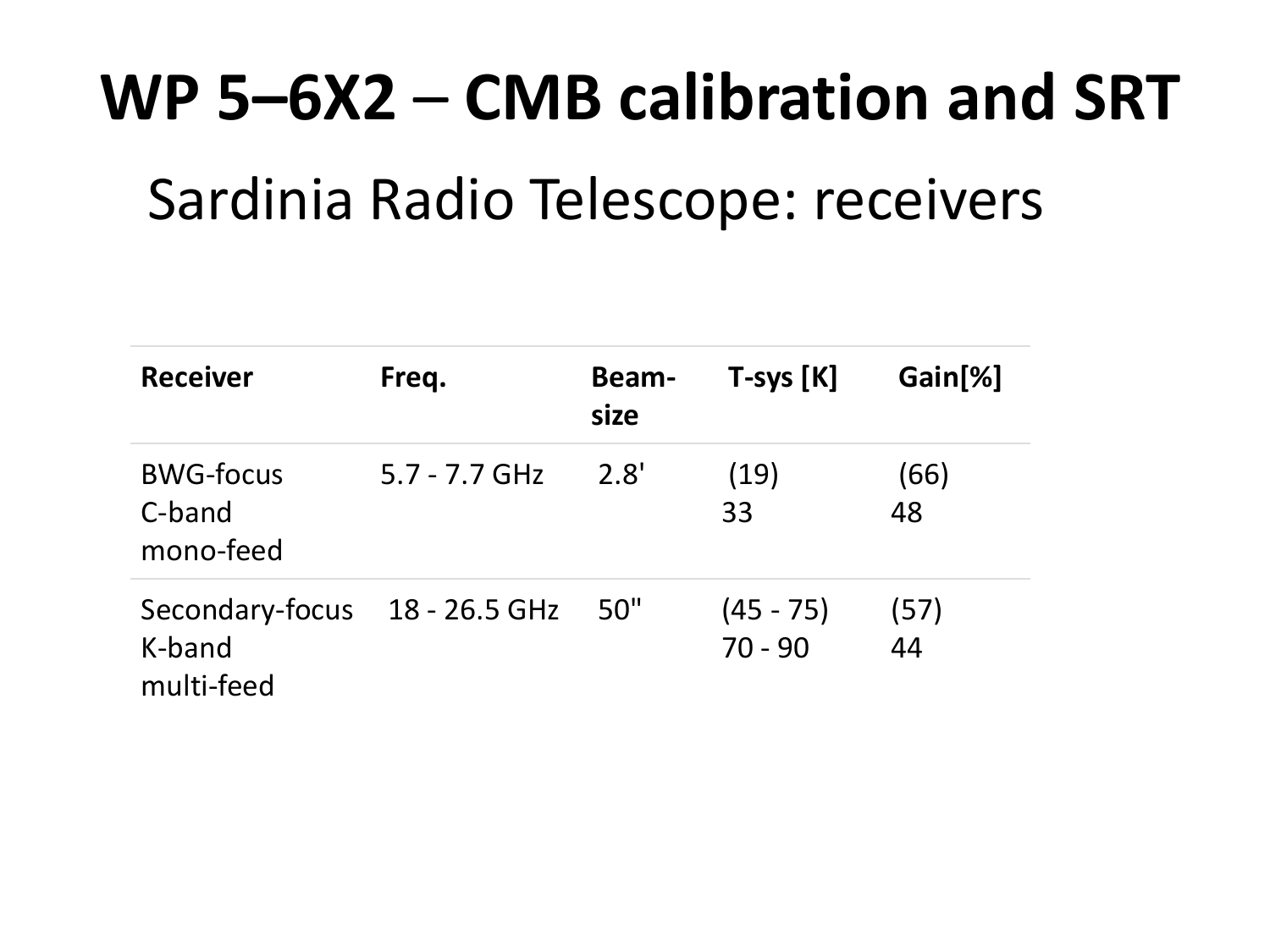Sardinia Radio Telescope: receivers

#### **Back-ends**

*Total Power*

- **Number of inputs** Up to seven dual polarization or 14 single polarization;
- **IF bandwidth** 300 MHz, 730 MHz, 1250 MHz, 2000 MHz;
- **Integration time** 1-1000 ms;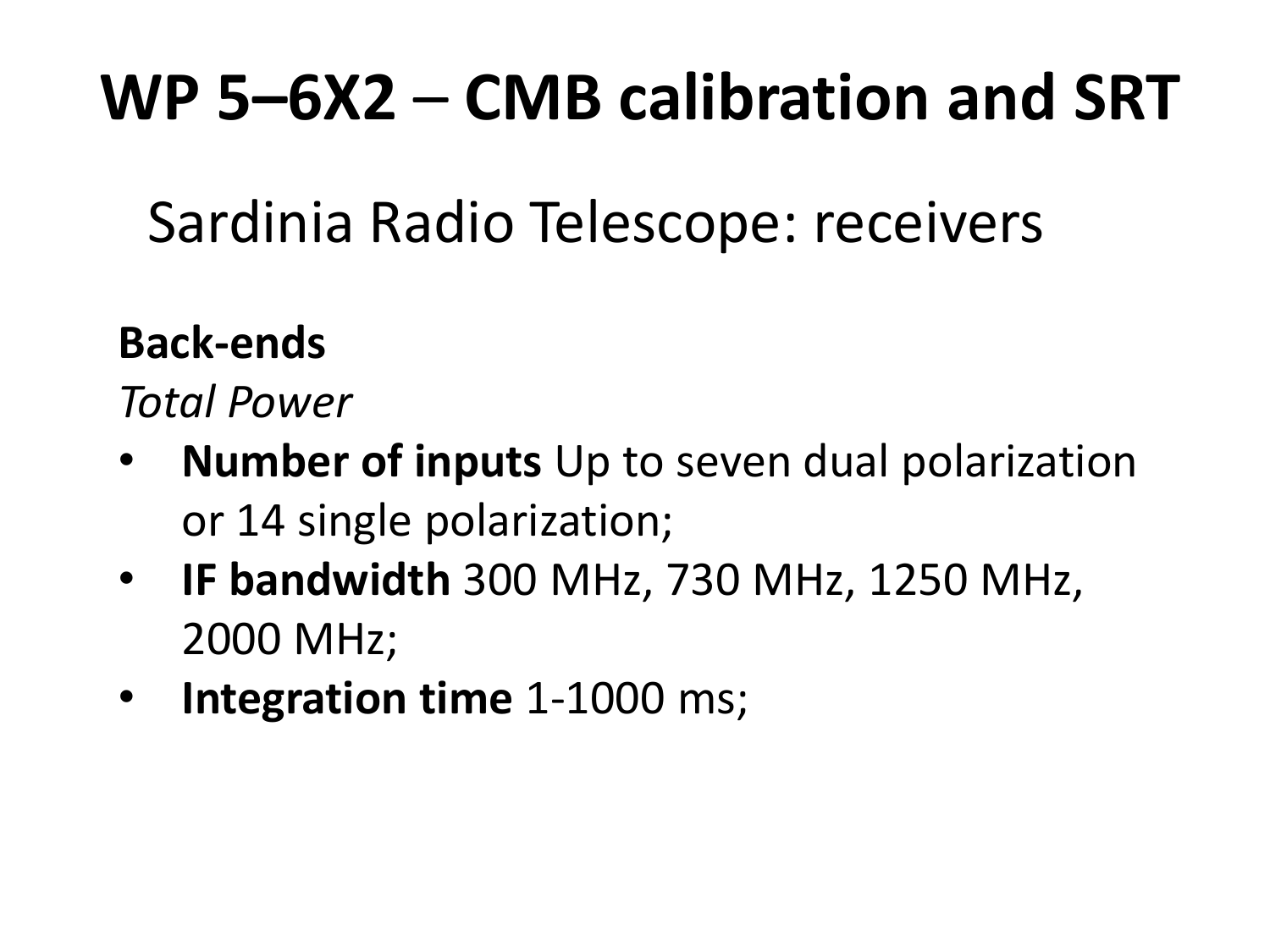Sardinia Radio Telescope: receivers

#### **Back-ends**

*SARDARA (spectro-polarimeter)*

- **Number of inputs** 1 pair of IF signals, i.e. the output of a full polarization receiver;
- **IF bandwidth** 500‐2300 MHz;
- **Integration time** Up to 0.5 ms;
- **Spectral channels** 1024 or 16384;
- **Spectral resolution** About 90 KHz;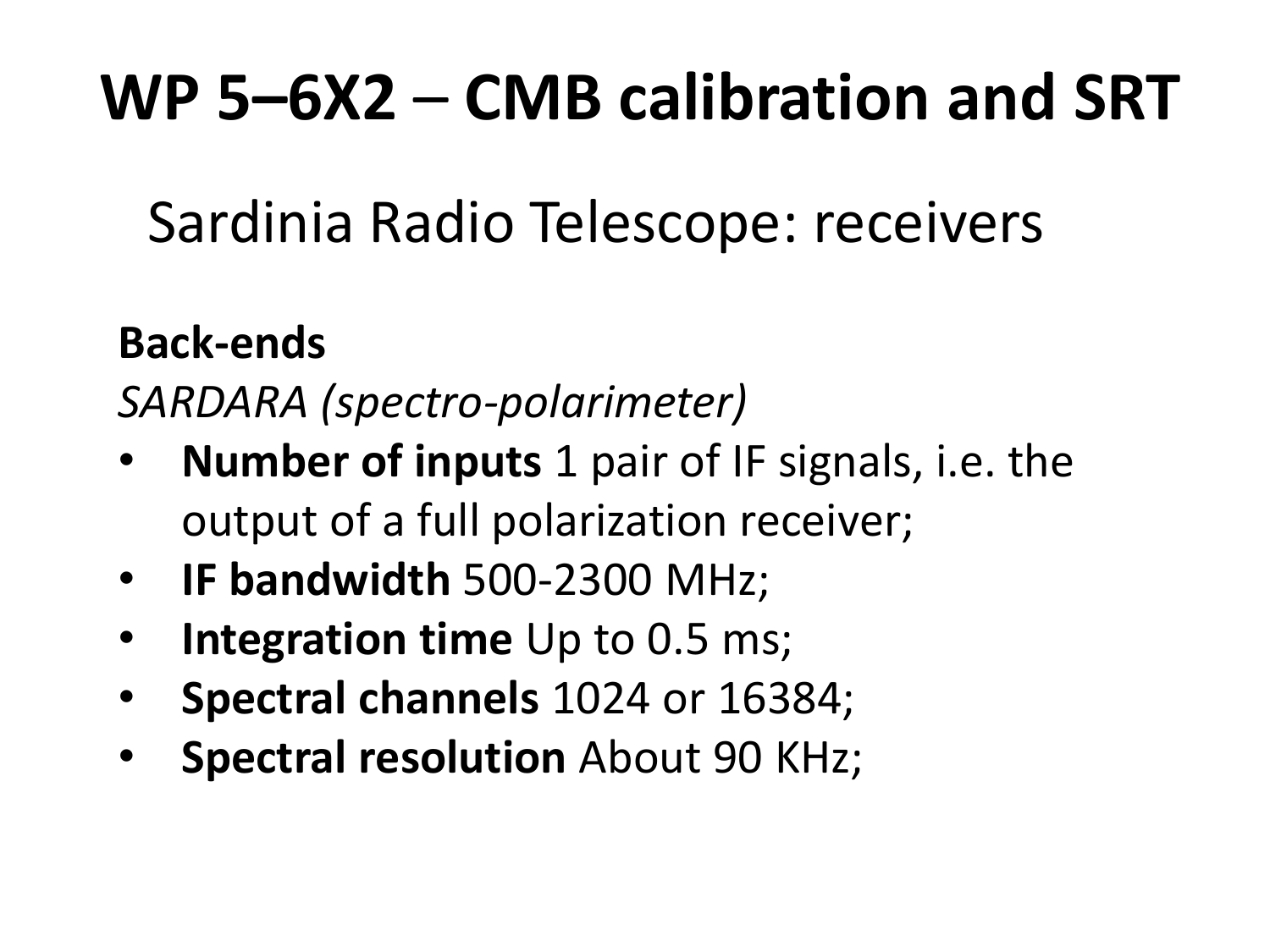Sardinia Radio Telescope: observation plan

- The commissioning terminated in 2015 and a 6‐month Early Science Program has been run from February to August 2016.
- **The telescope has now entered a shutdown phase that will last till the end of 2018** for: migration of control room and equipment room to the new buildings; and repair of the active surface actuators.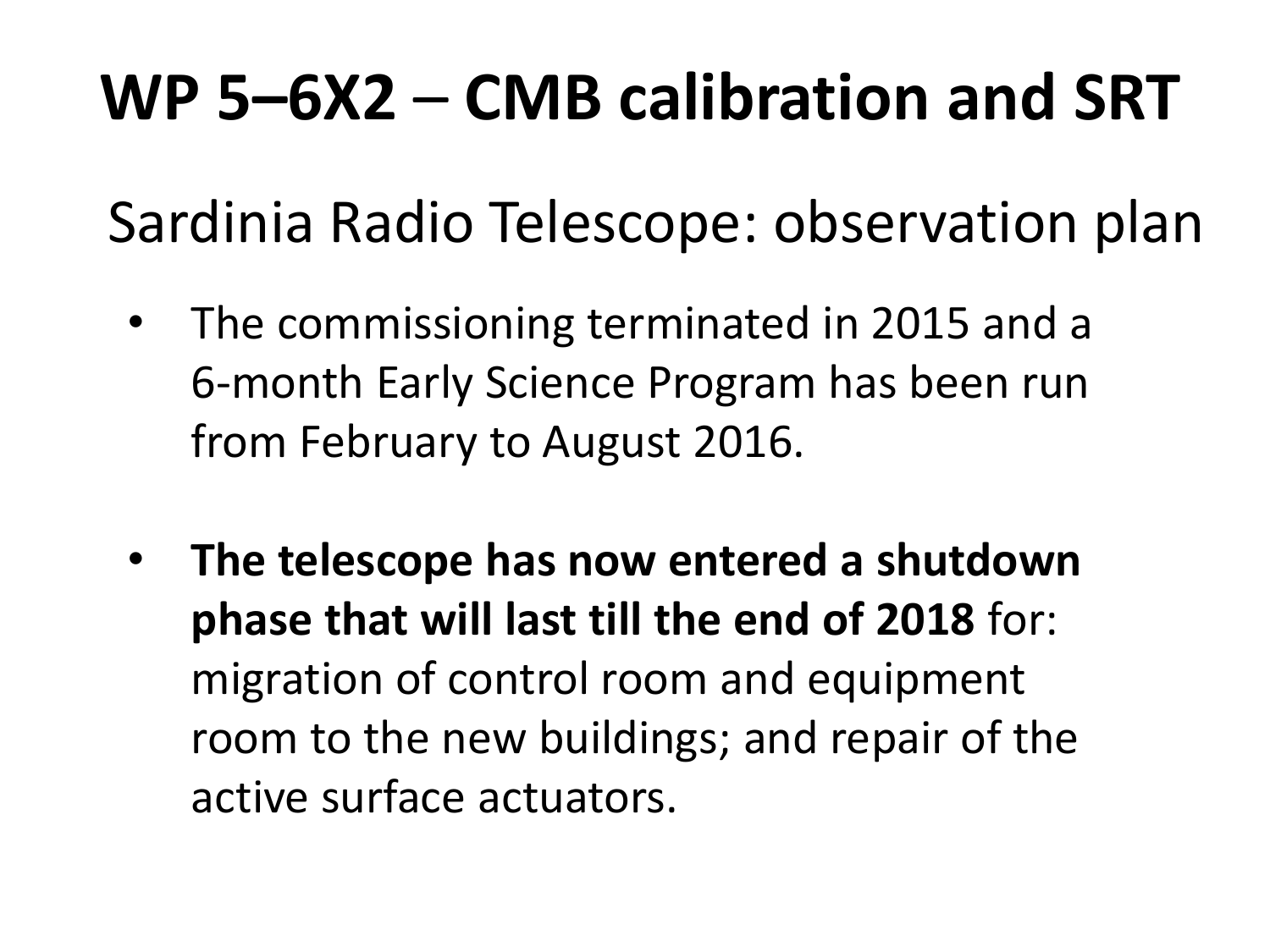Sardinia Radio Telescope: observation plan

- A commissioning period will follow. Commissioning activity is expected to last until the end of 2018.
- **Full SRT operations are expected to resume in 2019**.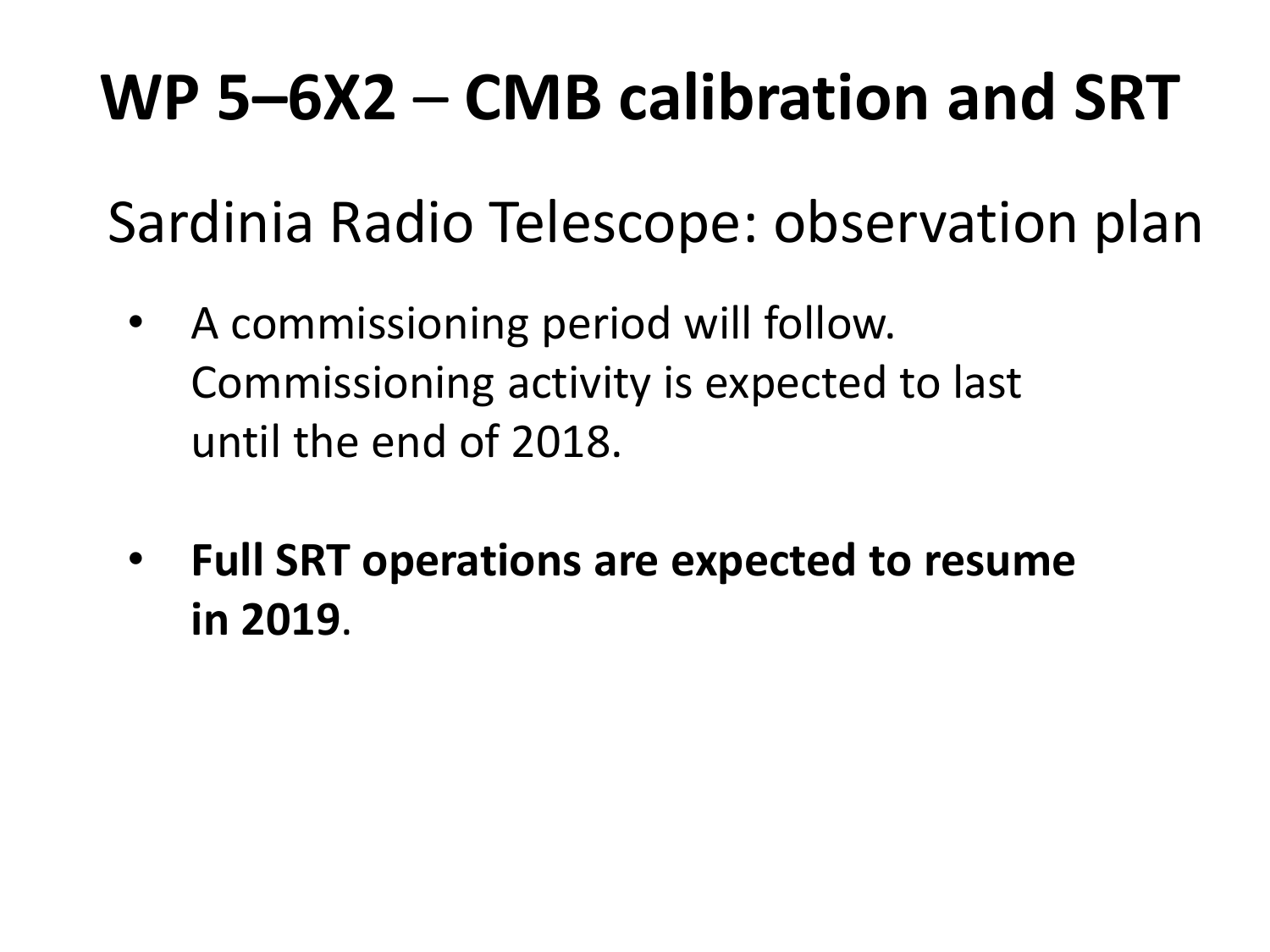#### Summary

- K-band (18.0-26.5 GHz) multi-feed: already devloped
- Chigh-band (5.7-7.7 GHz) mono-feed: already available
- SRT operations are expected to resume in 2019.
- **Alternative telescopes ????**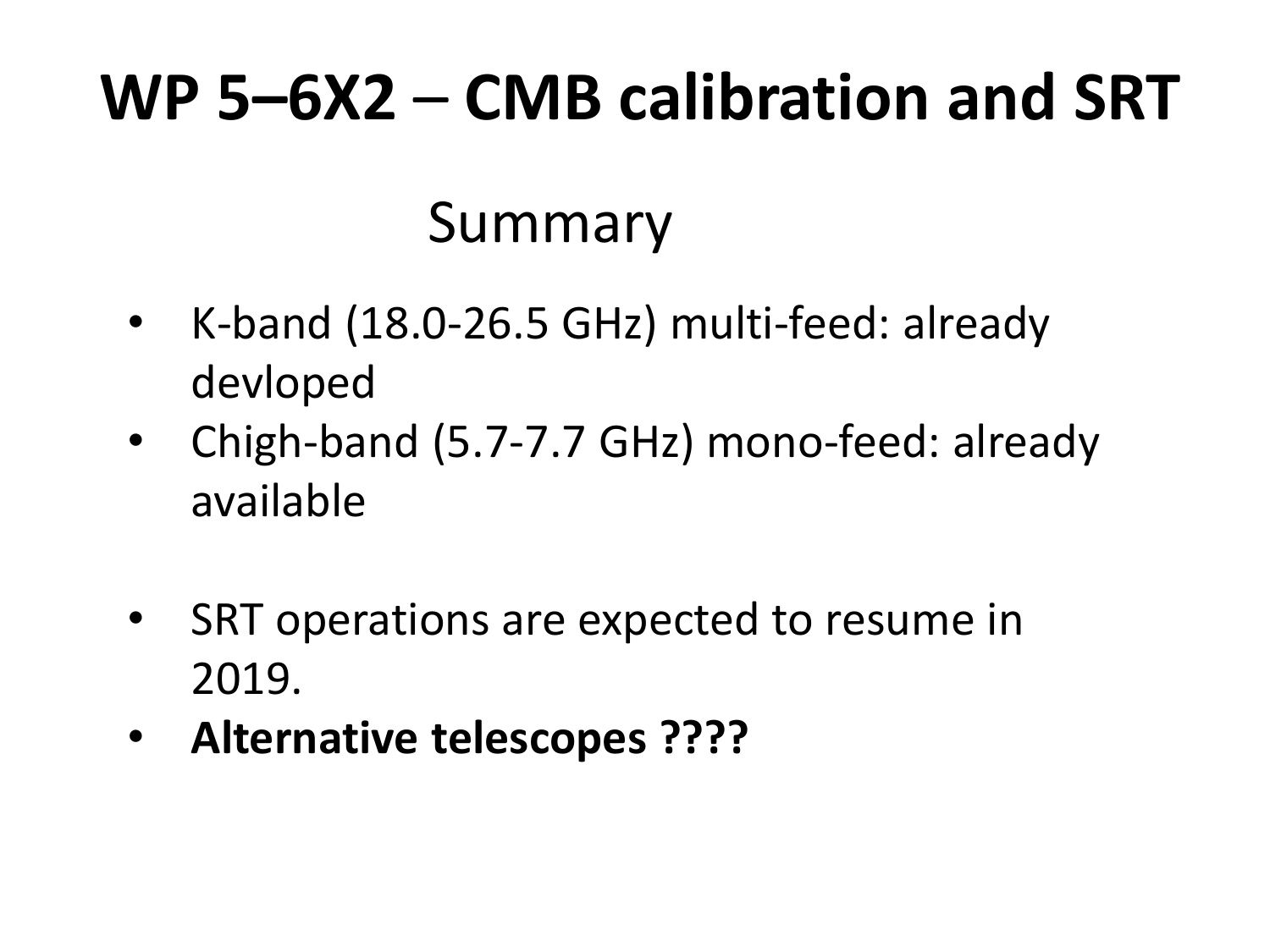Extra slides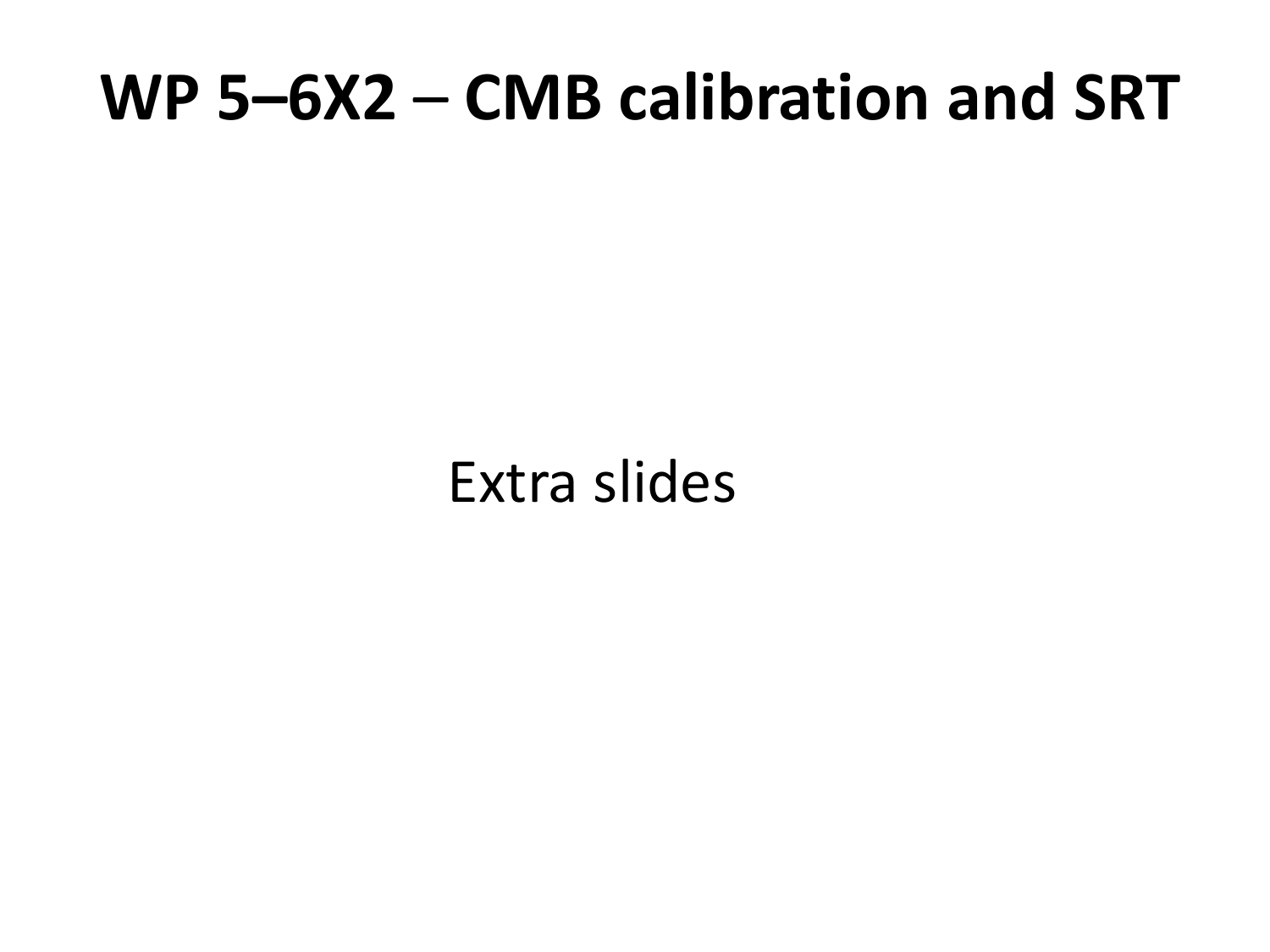# **WP 5–6X2** – **CMB calibration and SRT Atmosphere opacity at** *SRT* Sardinia Radio Telescope: main features